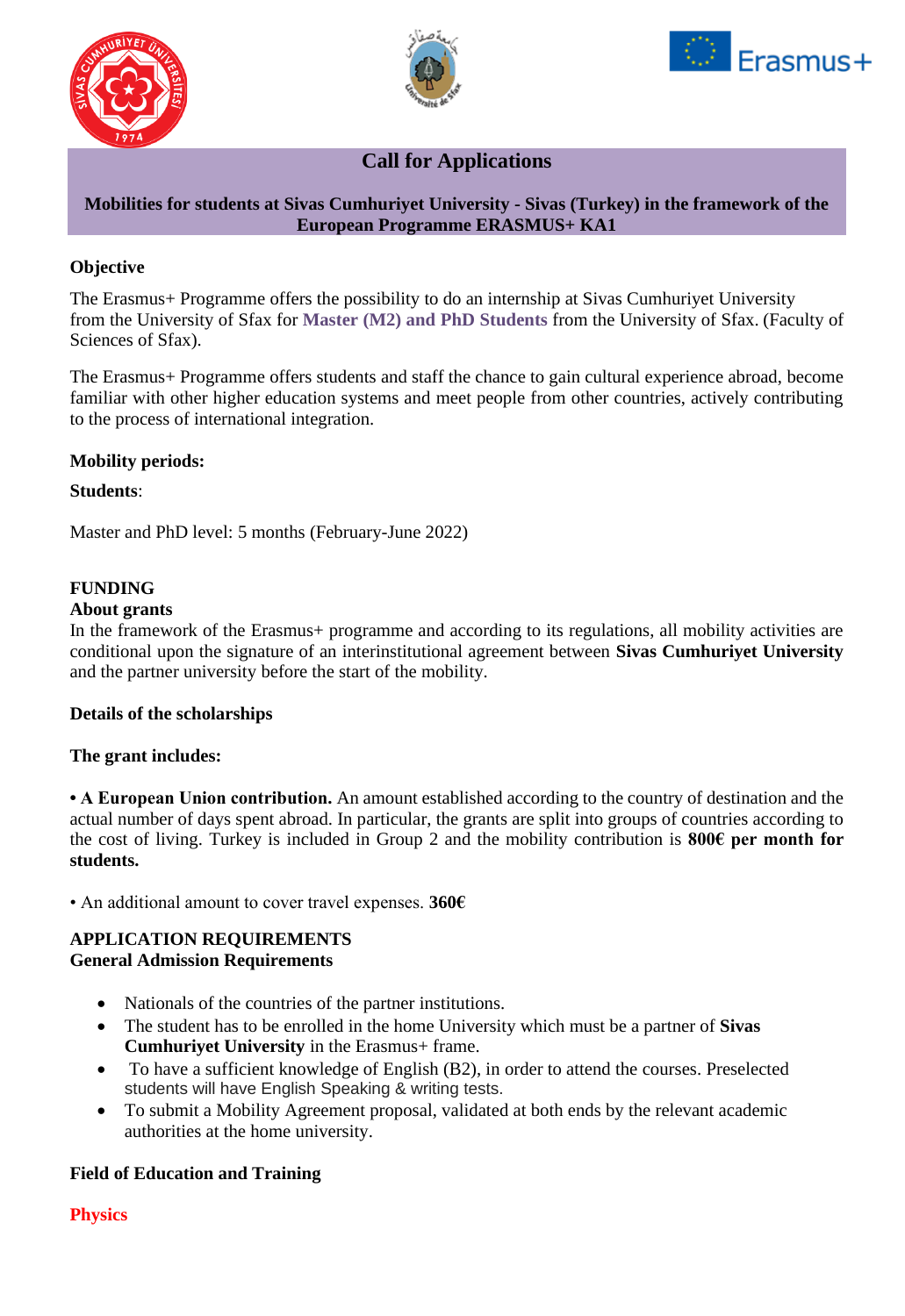





## **APPLICATION DOCUMENTS**

Applicants are required to submit a full application, including the following documents:

- ❖ Certificate of enrolment
- ❖ Transcript of Records (From the Bac)
- ❖ CV
- ❖ Learning Agreement proposal for students: Mobility Agreement proposal duly validated by the home academic authorities (Director of Studies, Head of Department and General Secretary). Please refer to the templates in the Annexes (Annex I).
- ❖ Language certificate (B2 English)
- ❖ Motivation letter

Applications must be signed and approved by: Head of Department and General Secretary.

To apply for this opportunity, please send your applications (**in one pdf file**) to **[icm@usf.tn](mailto:icm@usf.tn)**

Kindly use the call title (**Mobilities for students at Sivas Cumhuriyet University - Sivas (Turkey) in the framework of the European Programme ERASMUS+ KA1**) as the email subject line.

The home Institution will be responsible of selection procedures on the basis **transparent and fair criteria.**

## **Pre-selection criteria at the home university**

The home university will provide a pre-selection of candidates according to the following general criteria:

- Average grade.

- The consistency of the proposed research activities.
- Language skills. Preselected students will have English Speaking & writing tests.

- Any other elements indicated by the student in the application (other learning experiences, specific academic interests, etc.).

## **RIGHTS AND DUTIES OF THE BENEFICIARIES**

Rights:

• To perform the entire mobility period awarded, without extensions.

• To receive the scholarship according to the amounts set in the Erasmus+ Programme guidelines and the real arrival and departure dates. The expenses not covered by the scholarship will be borne by the beneficiary.

• To benefit from tuition fee waiver as Master or PhD student, notwithstanding other taxes for the use of certain services or activities that might be applicable.

• To receive information and advice on the application procedure, as well as on pre-departure and on-site orientation.

• To have the study or training period abroad recognized by their home university.

Duties:

• To be in possession of adequate insurance coverage during the mobility period, according to Erasmus+ Programme rules.

• To carry out the mobility according to the proposal and dates committed.

• To complete all procedures and fill in the required documentation as requested by the Erasmus+ Programme, before, during and after the mobility period, meeting the deadlines established by **Sivas Cumhuriyet University** 

o Before mobility: Signature of the Grant Agreement and the Learning/Mobility Agreement, and language assessment.